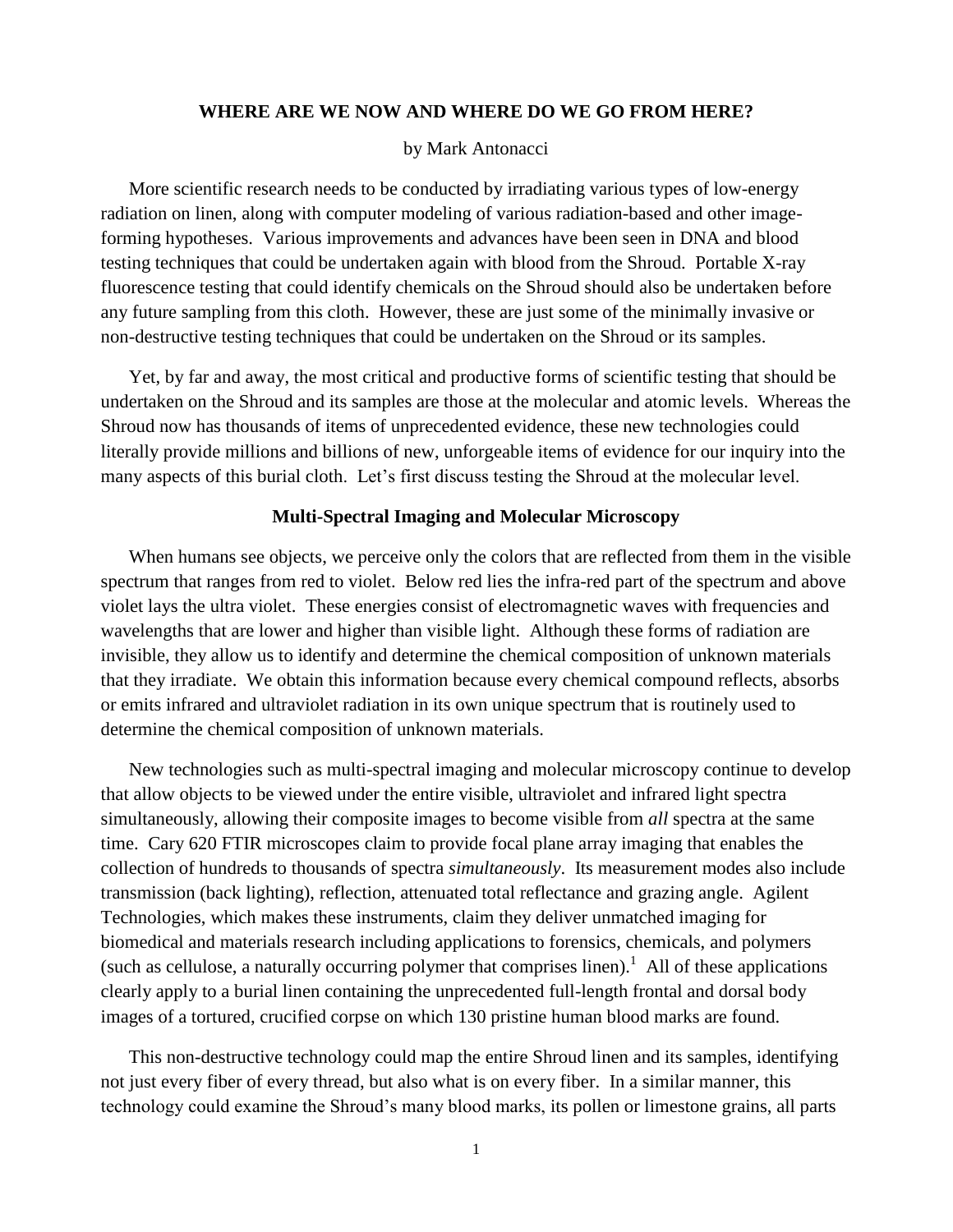of the scorch marks, water stains and charred material at the molecular level (or any other materials collected over the centuries), allowing their individual chemical or elemental compounds to be identified throughout the length and width of both the inner and outer sides of this more than 14 feet long and 3-1/2 feet wide (4.34 m x 1.10 m) linen burial cloth. This new technology could conceivably scan the entire Shroud in a matter of hours, thereby allowing scientists to spend years analyzing all of the data contained upon it.

A Cary 620 FTIR microscope and imaging system's viewing mechanism could possibly be adapted by placing it on an arm or in a stable position that moves over the length and width of the entire Shroud. If this is not feasible, perhaps the entire length and width of the Shroud could be slowly slid or moved through the viewing aperture while it lays outstretched (or on a thin, lightweight surface). Such an examination would not only confirm many of the findings of prior examinations, but could provide many new items of information that we never knew existed, as well as resolve many of the outstanding issues regarding the Shroud.

For example, removing the backing cloth and examining both sides of the side strip and every part of the main portion of the Shroud at the molecular, chemical or elemental levels would definitively answer whether foreign material was rewoven into the Shroud at the radiocarbon site and whether the side strip is from the same bolt of fabric as the main portion of the Shroud. It could also determine if starch or tallow (candle wax), which could chemically bind to the molecular structure of linen, but not be detected by the naked eye or removed by standard pretreatment cleaning processes, was added to the Shroud at the radiocarbon site. It could identify any natural or artificial products on the Shroud and whether they have effected or caused the Shroud's unique fulllength frontal and dorsal body images or its aberrant radiocarbon dating.

Examining the entire Shroud by multi-spectral imaging or molecular microscopy could also reveal what areas of the Shroud to avoid or concentrate on for future research. For example, parts of the cloth containing starch or wax or other foreign materials might be avoided, but parts of the cloth containing indigenous elements such as calcium, chlorine or nitrogen may be critical areas of concentration.

New technologies such as multi-spectral imaging and molecular microscopy continue to develop that allow for unmatched imaging of materials at their molecular, chemical or elemental levels. These technologies could also be applied to the wide variety of linen, blood, charred materials, pollen, etc. that have already been removed from the Shroud. Among other outstanding questions that molecular microscopy could shed new light on or definitely resolve are:

- whether the body images are comprised of oxidized, dehydrated cellulose;
- consisting of double-bonded carbon or oxygen atoms that were originally single-bonded together within the Shroud linen;
- whether some of the molecular bonds in the non-crystalline regions of the cellulose have broken and reformed;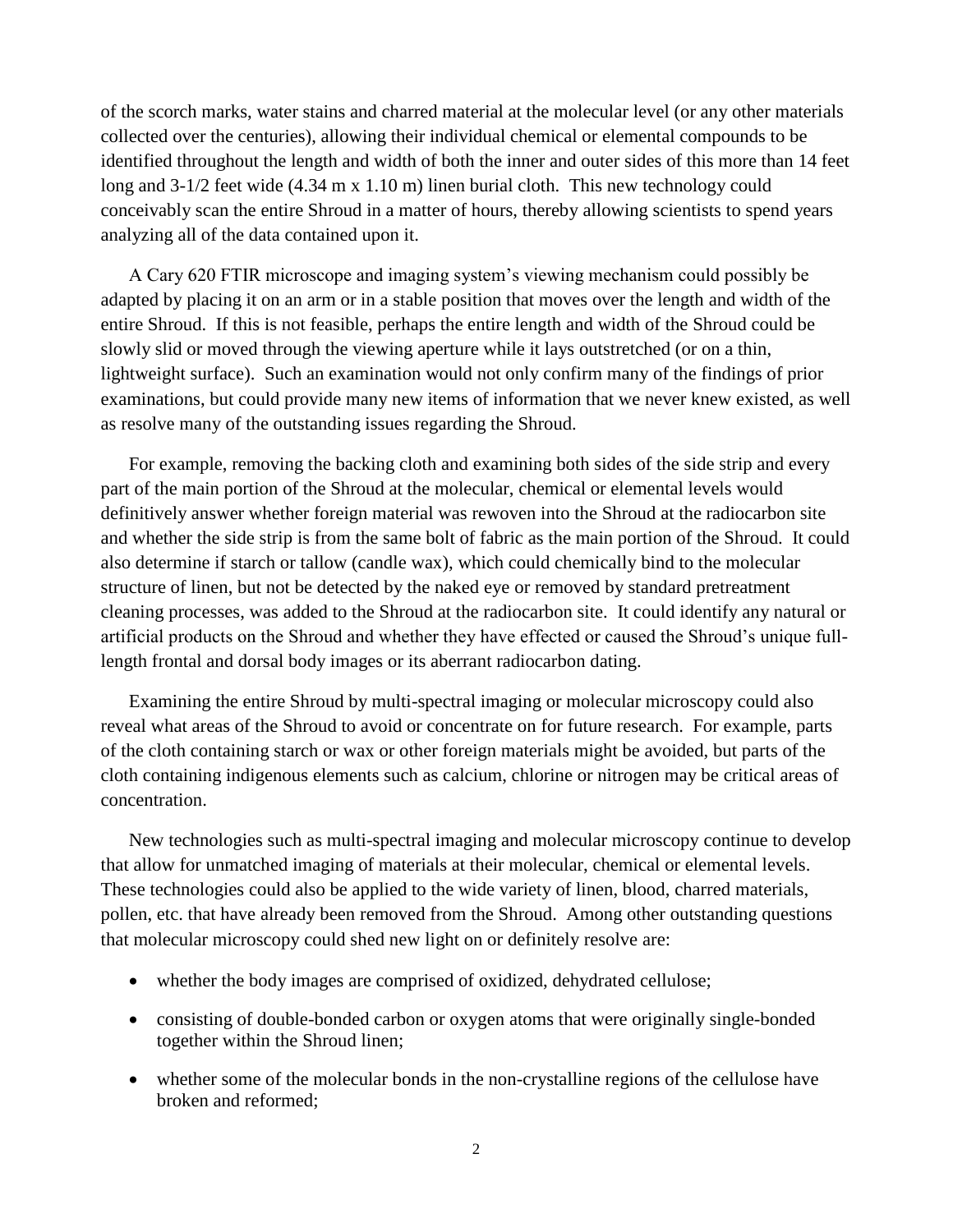- the types of limestone or pollen or other material on the Shroud. (This technology could even add clarification to previous identifications of certain pollen species on the Shroud.);
- whether discoloration is found on the Shroud linen where coin features and flower parts have been identified;
- whether there are two separate sets of water stains on the Shroud from two different events that occurred centuries apart.

Multi-spectral imaging or molecular microscopy could shed new light on or resolve whether discoloration is found on the outer side of the cloth at the hands and face of the reclined body. As we saw at this conference, Italian scientists have vigorously debated among themselves whether images of the hands and particularly, the face, can be seen on the reverse side of the Shroud. Yet, this is a tertiary point for such images could never have detailed resolution or contain threedimensional or vertically directional information. Photos of these locations on the reverse side of the cloth will necessarily entail some enhancement as do many images. The main point is whether discoloration is found on the reverse or outer side of the cloth that correlate to the hands or face.

This non-destructive technology could also be applied to the Sudarium of Oviedo. By independently measuring the elemental or chemical results from the blood, pollen, limestone or other materials on the Sudarium and/or comparing them to those on the Shroud, new information and insight could also possibly be provided for the provenance of both cloths and their materials. Multi-spectral imaging and molecular microscopy could test every naturalistic and artistic hypothesis for image formation or explanation for the Shroud's medieval C-14 dating. As you know, thousands of tests and experiments have been performed on the Shroud and its samples, but only one result, its aberrant and controversial C-14 dating, has been found to be inconsistent with the Shroud's authenticity as Jesus' burial garment.

#### **Testing for Radioactive Atoms on the Shroud**

Testing the Shroud at the atomic level could reveal far more profound information from the Shroud than examining it at the molecular level. This information could answer some of the most fundamental questions that have perplexed generations of people throughout human history. This minimally invasive testing could easily refute the Shroud's 1988 radiocarbon dating by proving the entire cloth and its 1988 sampling site were irradiated with neutrons. Neutrons are bound together with protons within the nuclei of atoms and held together by the strong nuclear force, the strongest force known to science. This testing could prove that neutrons miraculously emanated from the length, width and depth of the multiply-wounded, crucified corpse wrapped in the Shroud under all the same circumstances and in a manner completely consistent with the resurrection of Jesus Christ.

Neutrons, of course, were not discovered until the  $20<sup>th</sup>$  century, which is also when scientists learned the effects of neutron radiation (or a stream of neutrons). Scientists discovered that neutron radiation will *create* radioactive atoms that virtually do not exist in nature. These radiocarbon atoms can *only* be created by neutron radiation. These radiocarbon atoms are created at known rates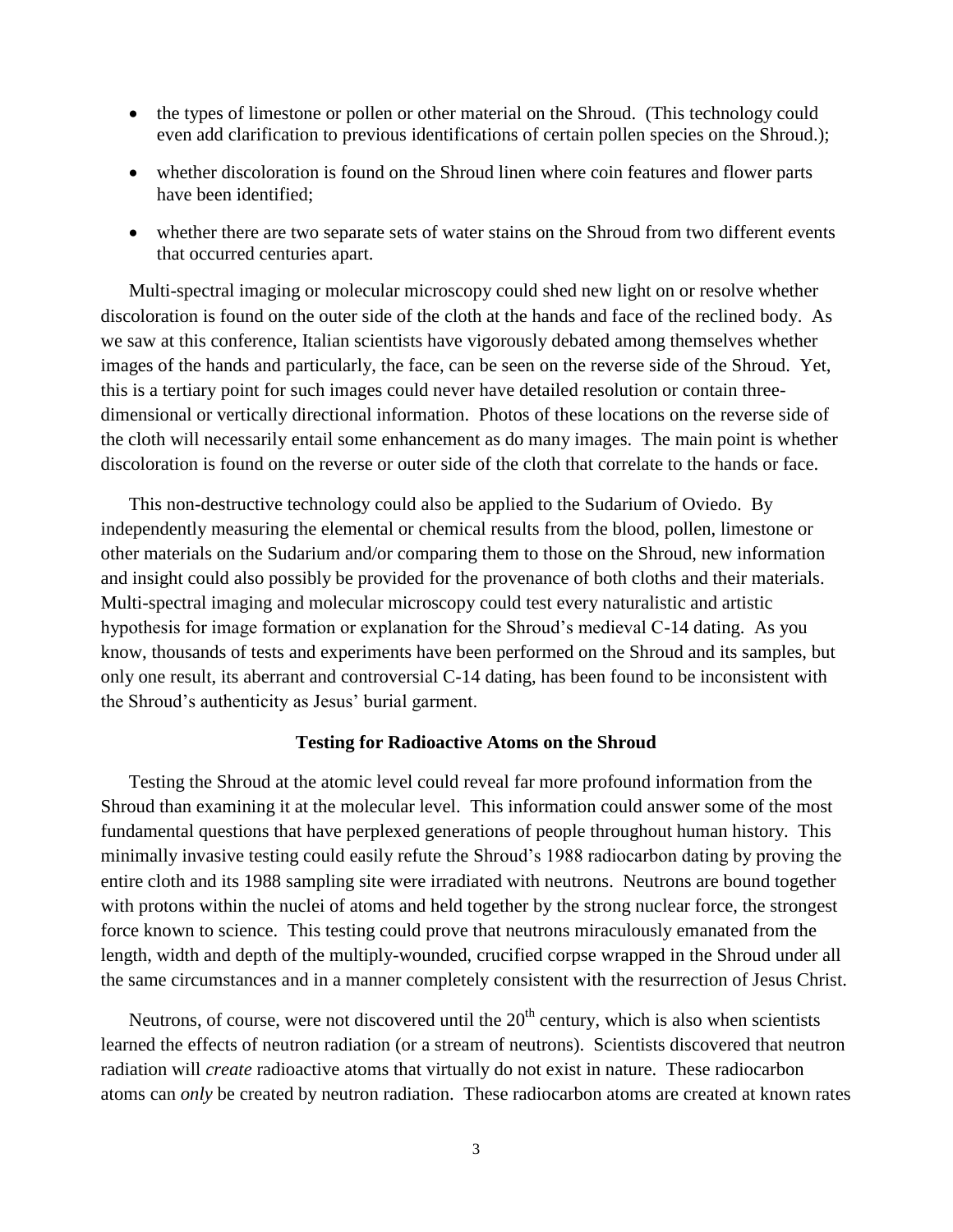and disappear at known rates. These rates have been well established from 80 years of research in nuclear science that has been conducted throughout the world.

If the Shroud had been irradiated by neutrons from the body wrapped within the cloth, trillions of radioactive atoms would have been created in its linen, blood marks, charred material and limestone. Most radioactive atoms are created and disappear within a short time, some within a matter of seconds, or fractions of a second.

However, two of these radioactive atoms, Cl-36 and Ca-41 have extremely long lives. If they were created within the Shroud by neutron radiation 2,000 years ago, approximately 99% of these radioactive atoms would still be found within the molecular structure of the Shroud's linen, blood marks, charred material or limestone.<sup>2</sup> If scientists measured the number of radioactive Cl-36 or Ca-41 atoms from any part of the Shroud linen, blood, charred material or limestone, they would not only prove whether these parts of the Shroud were irradiated by neutrons, but how many neutrons that particular location or sample received.

Neutrons also create radioactive C-14 atoms. If the Shroud's radiocarbon samples were irradiated by neutrons, its 1988 medieval carbon dating would be completely refuted. If any part of the Shroud was irradiated with neutrons, it would necessarily appear much younger than its actual age.

Unlike other radioactive atoms, C-14 is uniformly distributed on earth. That is because it is created by neutrons in the earth's atmosphere (77% of which is comprised of N-14) and then taken up in atmospheric carbon dioxide by photosynthesizing plants and spread throughout the biosphere. Only after scientists discovered how to create radioactive atoms in the laboratory, did they understand how C-14 was created in the atmosphere and distributed throughout the earth. Knowing the number of neutrons that irradiated a particular location on the Shroud would tell us how many *additional* radioactive C-14 atoms were *necessarily* created at that location on the Shroud by the neutron flux. Linen samples remaining from the Shroud's 1988 radiocarbon dating should be tested for the presence and amounts of radioactive Cl-36 or Ca-41.

Scientists could also measure the indigenous amounts of chlorine, calcium and nitrogen (which converts to C-14) from cloth, blood, charred materials or limestone on the Shroud. This knowledge combined with all the above knowledge and information regarding all three radiocarbon atoms from any of these Shroud samples would allow scientists to calculate *when* this neutron radiating event occurred, as well as the actual age of each sample.<sup>3</sup> If Jesus' burial tomb is extant, the presence of these radioactive atoms within its limestone samples would also confirm *where* this miraculous radiating event occurred. The above measurements and calculations of different types and amounts of radioactive atoms on various kinds of linen, blood, charred materials and limestone from different strategic locations on the Shroud would all corroborate whether this entire cloth was irradiated with neutrons, that each location received different amounts, when this event occurred, the age of the samples, and whether the body was the source of the radiation.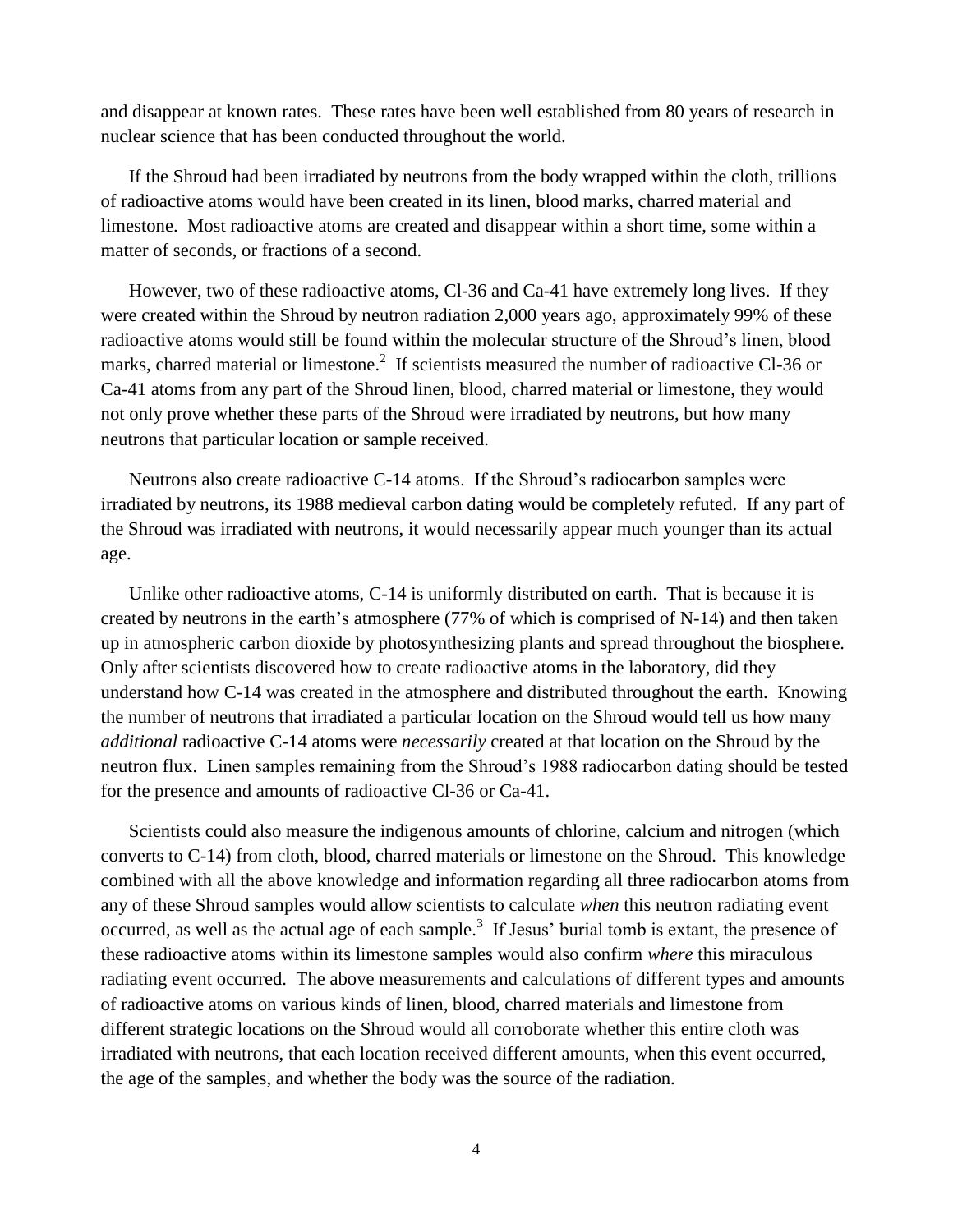Nuclear engineer, Robert Rucker's calculations of the Monte Carlo Neutron Particle (MCNP) code developed at Las Alamos National Laboratory could confirm basic patterns of distribution for all three radioactive atoms throughout this burial cloth. The MCNP code indicates that while billions of new radioactive Cl-36, Ca-41 and C-14 atoms would be found at every sampling site on the Shroud, their lowest amounts would be near the four corners of the frontal and dorsal sides of the cloth if it was folded over the body and indicated in Fig. 1.



These parts of the cloth would have been the farthest distance from the bulk of the body wrapped within the burial cloth. Since the foot is one of the narrower parts of the body, the distance from the long sides (by the corners) of the cloth to the foot would be greater than the distances from the long sides of the cloth to the man's shoulders, arms or hips.

Some of the lesser amounts of radioactive atoms on the Shroud will be found across the ends of both short sides of the folded cloth as indicated below in Fig. 2. However, the amount of radioactive atoms would increase as you proceeded from the corners of the folded cloth toward the feet.



The amounts of radioactive Cl-36, Ca-41 and C-14 atoms would begin to noticeably increase as you proceed from the corners along the long sides of the folded cloth as indicated below in Fig. 3. That is because even the long sides of the cloth are getting closer to the heavier parts of the body such as the calves, hips and chest regions.

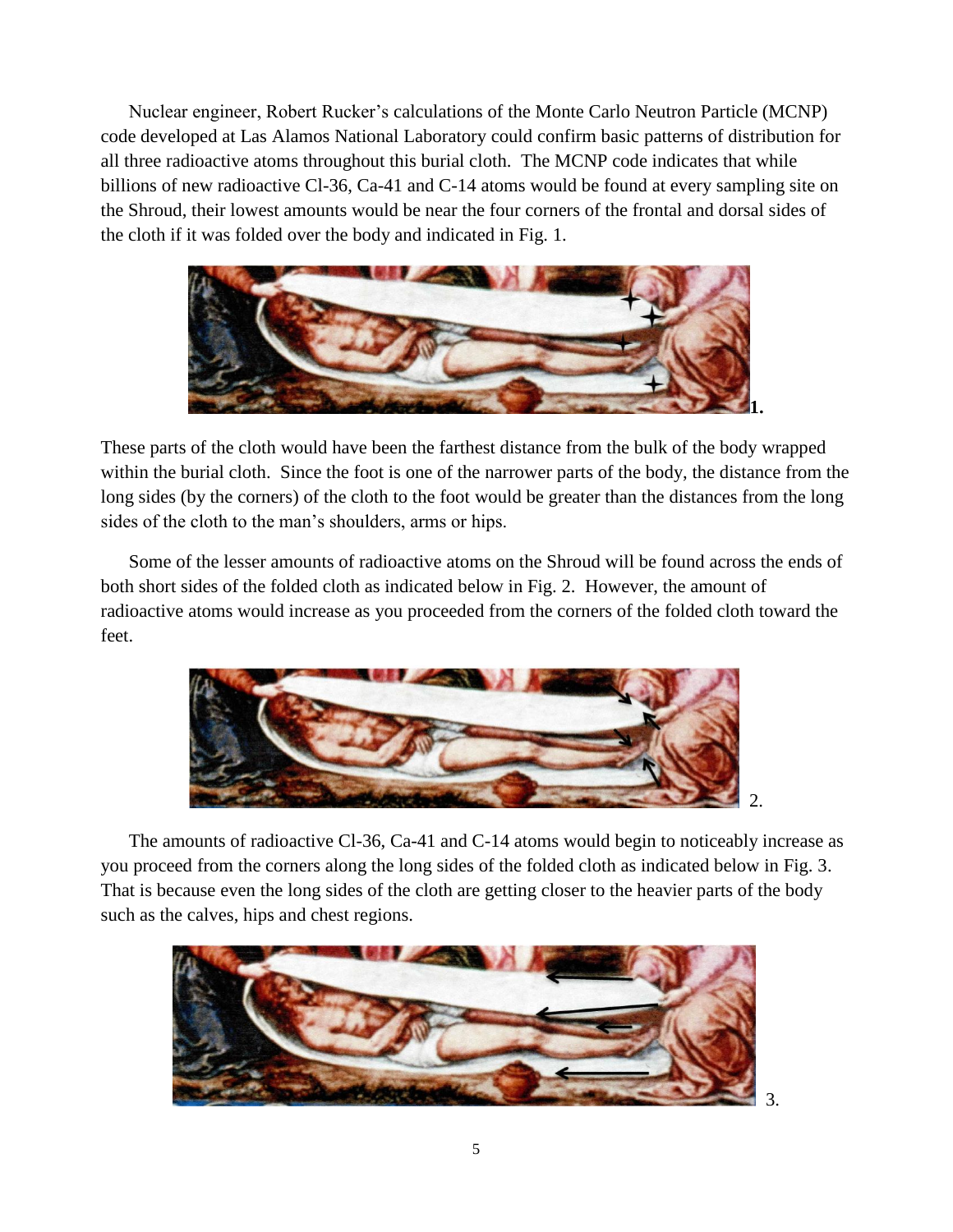Please keep in mind that in the narrow confines of a typical newly-hewn Second Temple tomb, the two corners and two long sides of the folded cloth could easily have been scrunched against the back interior wall of the tomb just above the curved part of the U-shaped bench across from the opening. (See Fig. 4 below) Similarly, approximately three feet or so of the other two long sides of the folded cloth would have draped over the inside ledge of the U-shaped bench. If the bench had been simply hewn into the wall itself, as was sometimes the case, both long sides of the folded cloth could easily have draped over the outer portion of the limestone wall on which the body rested. (See Fig. 5 below)



The above correlations between the amounts of neutrons that samples from the corners and the long sides of the Shroud received with their corresponding distances from the body, would not be as precise as seen in the first three images, where the more than 14' long and 3-1/2' wide cloth (4.34 m x 1.10 m) is naturally draped over the body completely *unencumbered* by the interior walls or bench of a typically small and newly-hewn tomb of this period. For this reason while samples already removed from the Shroud could be tested for the presence and amount of radioactive atoms, they would not likely indicate as direct of a correlation between distance and the body as the samples indicated in Figs. 6 and 7 below.

If neutrons uniformly emanated from the body wrapped in the Shroud, the number of radioactive atoms on this burial cloth would greatly increase as you proceeded *inwardly* from its outside edges *toward* its full-length body images, as seen below in Fig. 6.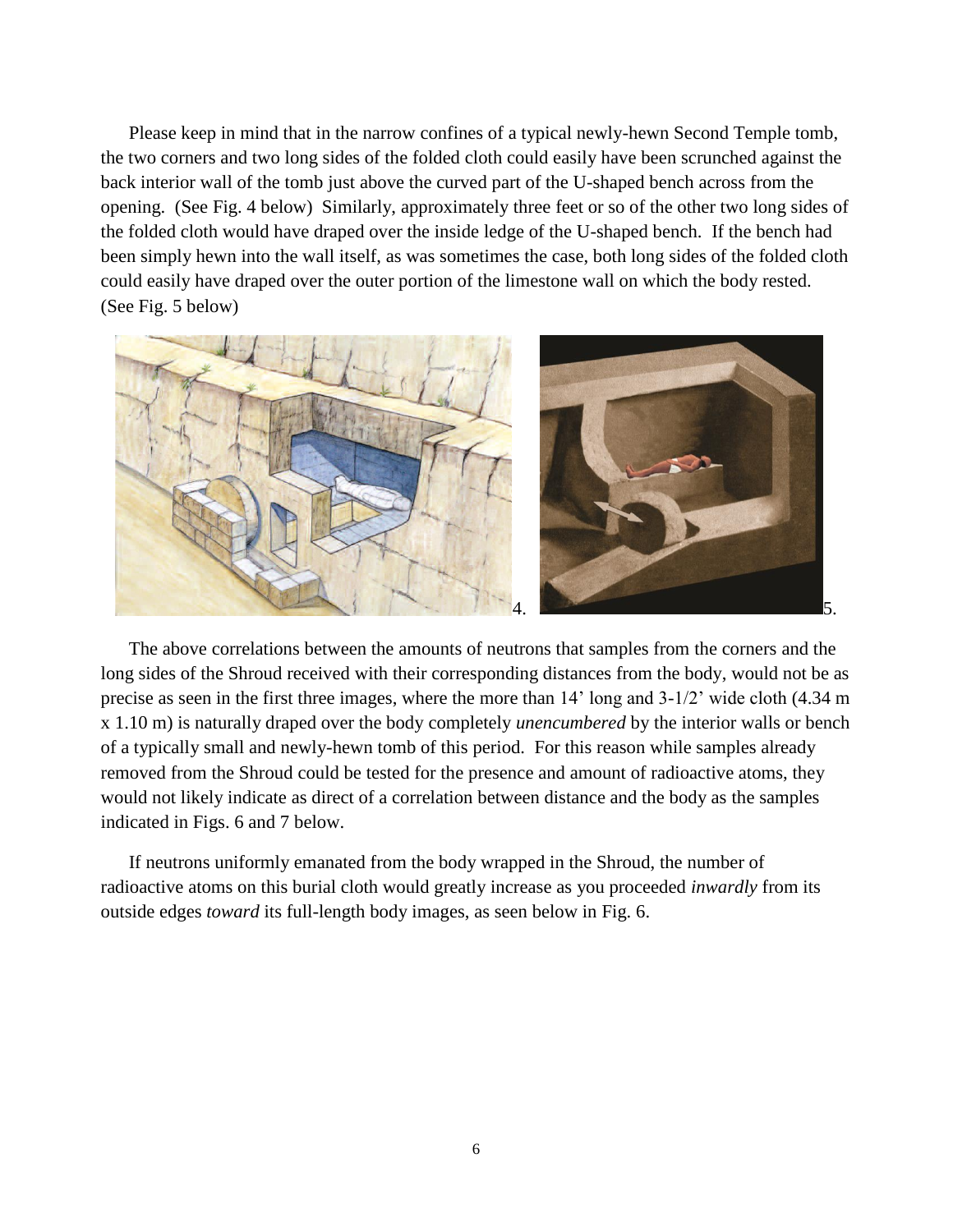

The number of radioactive Cl-36, Ca-41 and C-14 atoms would increase proportionately as you move from the outer edges of the Shroud toward its body images.

Both common sense and the MCNP code would confirm that a definite correlation exists between the number of neutrons the non-image parts of the Shroud received and their closeness to the body images. (The non-image parts of the cloth that were immediately next to the heavier parts of the body image will also contain more radioactive atoms than the non-image parts of the cloth that were immediately next to the thinner parts of the body image.)

Current evidence from the body images also indicates that proton radiation emanated from the length, width and depth of the dead body wrapped within the Shroud. If neutrons were simultaneously released from the body, the largest number of radioactive Cl-36, Ca-41 and C-14 atoms would easily be found *on* the Shroud's frontal and dorsal body images. The MCNP code and the leading hypothesis discussed earlier in this conference (the Historically Consistent Hypothesis) predict that the heavier and wider parts of the body images, such as the chest, abdomen and back, will have even greater amounts of radioactive atoms than the thinner parts of the body such as the ankles, calves and legs, as confirmed in Fig. 7.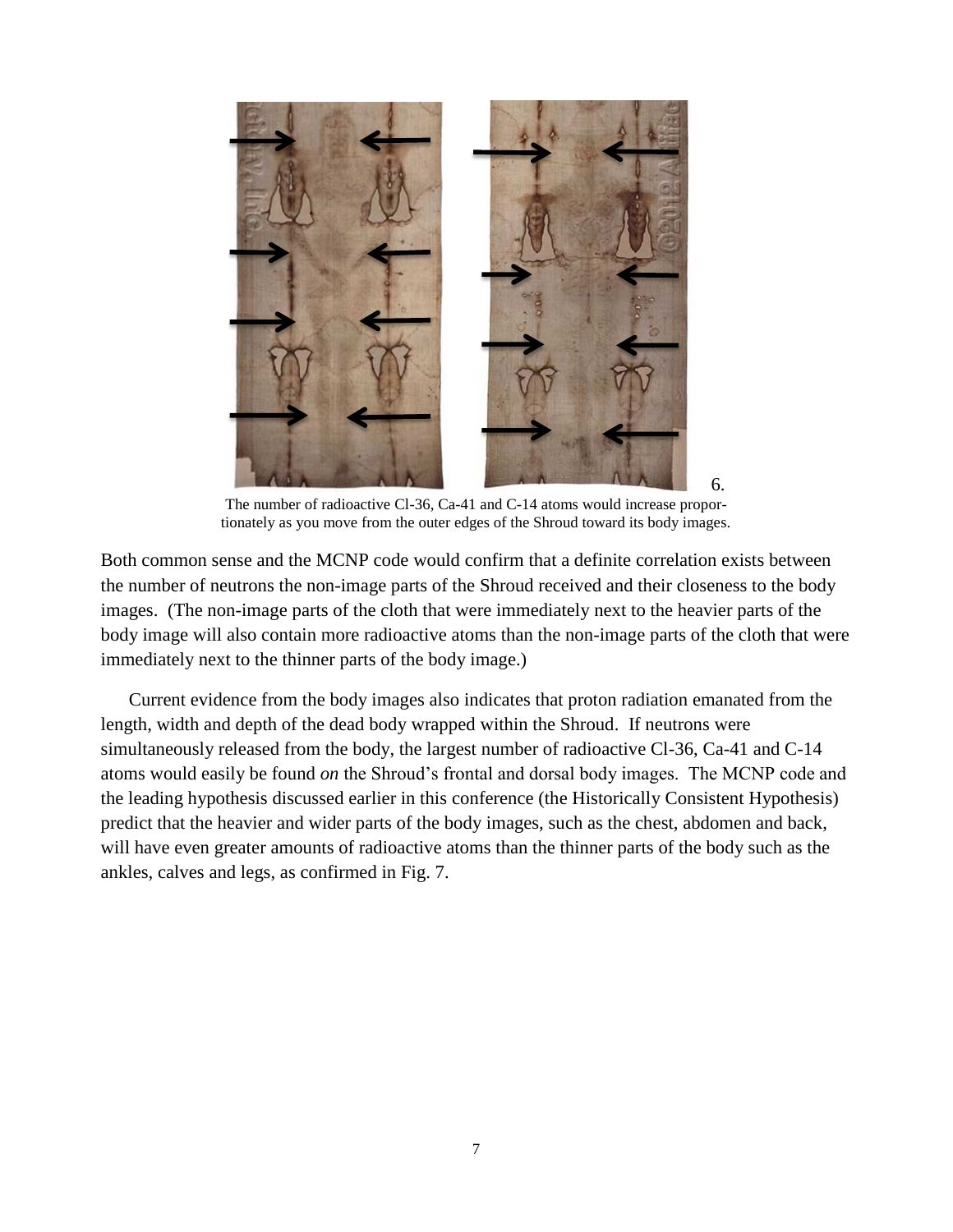

Fig. 7 confirms the more centered and denser parts of the body would give off the most neutrons.

That is because more neutrons would have been released at the thicker and heavier parts of the body. A correlation would clearly be found between the number of neutrons that irradiated each part of this linen cloth and its various locations laying over or under the length, width *and depth* of the body wrapped within it.

The MCNP code can convert the predicted distribution of radioactive C-14 atoms on the Shroud to their conventional C-14 calendar dates. As you can see, all the dates indicated on the body images in Fig. 7 are well into the *future*, and date farther into the future according to their placement over or under the bulk or weight of the body. An *accurate* radiocarbon date well into the future is *impossible*. Only *trillions* upon *trillions* of neutrons contained within neutron radiation could cause such impossible future dates to be inaccurately recorded by the conventional C-14 dating method. The conventional C-14 dating method merely counts the C-14 atoms within a sample and compares them to the C-12 (and C-13) atoms within the sample before attributing a date based upon its indigenous C-14 to C-12 ratio. The conventional C-14 dating method is unable to distinguish between the C-14 remaining within the linen from the time it was originally woven and the C-14 that was created within the molecular structure of the linen cloth by the neutron radiating event.

The amounts of radioactive atoms would be *highest* on the dorsal body image than on the frontal image on the Shroud. (The number of radioactive atoms on the non-image dorsal side would also be greater than on the non-image frontal side of the Shroud.) That is because the dorsal side of the cloth would likely have laid on the hard limestone rock surface found in newly-hewn limestone rock tombs of the Second Temple Period.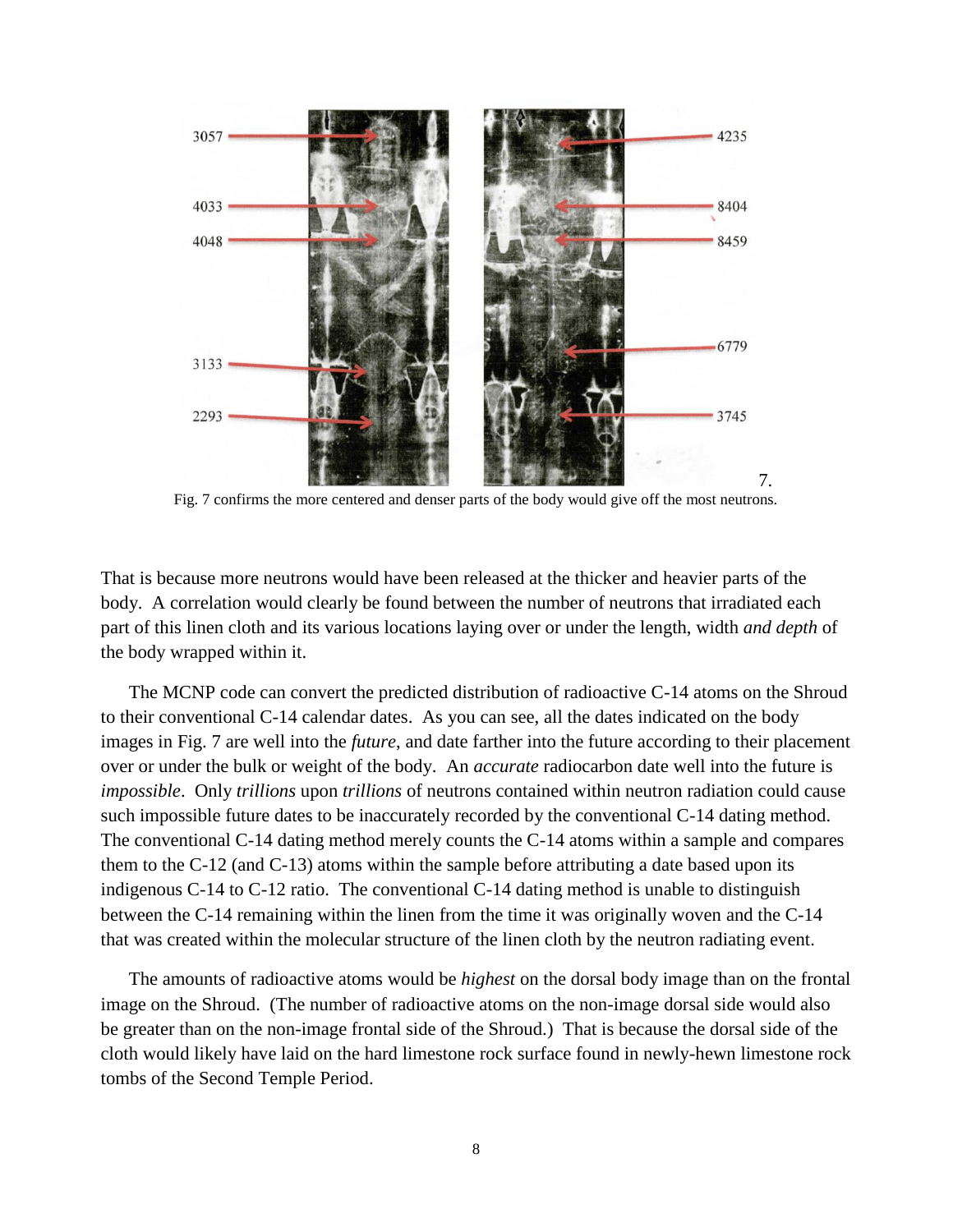When the penetrating neutrons were emitted from the body, most of them would have easily passed through the frontal and dorsal sides of the linen cloth. Many of the neutrons that passed through the dorsal side, however, would have ricocheted or rebounded from the hard surface of the limestone rock back onto the dorsal side of the cloth, as confirmed by the MCNP code. A lesser amount of neutrons would also have ricocheted off of the more distant ceiling and walls of the tomb and onto the Shroud. (See Figs. 4 and 5)

Even though only one-millionth of one percent of the neutrons within the man in the Shroud were released, this would have amounted to more than three quintillion neutrons that would have been released. This would have caused *billions* of radioactive Cl-36, Ca-41 and C-14 atoms to be found at *every* postage stamp-size cloth and every dot-size blood sample throughout this entire burial cloth.

The great disparity of conventional C-14 ages throughout the non-image and body image regions on the Shroud linen cloth ― ranging thousands of years for the same material ― would clearly indicate that no date on the linen cloth is reliable. This obviously indicates that something is *systematically* wrong with the C-14 content throughout the entire cloth. For the linen cloth to date thousands of years into the future can only be explained by neutrons.

We are also aware that in 2013 scientists at the University of Padua scientifically dated the Shroud to the first century. These scientists have demonstrated a correlation between the age of linen with its strength and its ability to reflect light. While this method is not as established as radiocarbon dating, it may prove to be far more accurate and appropriate for the Shroud because its dating accuracy is not affected by whether the linen cloth was irradiated by neutrons.

Yet the most dramatic radioactive and C-14 carbon dating effects would be found from the Shroud's 130 or more human blood marks, almost all of which are uniquely aligned throughout both full-length frontal and dorsal body images. Human blood is much richer in chemical elements than linen. It contains approximately 100 times more N-14 than linen. If neutrons were released from the length, width and depth of body of the man in the Shroud, far more pronounced evidence of this event would be found on the blood marks than anywhere else on the entire burial cloth. At minimum, the Shroud's blood marks would carbon date tens of thousands of years into the future. Blood samples conventionally carbon dated from the man's right chest wound, the back of his right foot or from the scourge marks in the middle of his back, could date even farther into the future.<sup>4</sup>

We've heard many different presentations at this conference and elsewhere as to the cause of the unprecedented, full-length body images on the Shroud. Although protons from a disappearing body seem to be the most likely candidate, we do not have to prove or agree on how these images were created. If neutrons emanated from the length, width and depth of this multiply-wounded, crucified corpse it would be a miracle on several levels. These neutrons, along with protons, are held within the nuclei of all atoms by the strong nuclear force, the strongest force known to science. While scientists discovered neutrons and how to produce a stream of neutrons from a nuclear generator in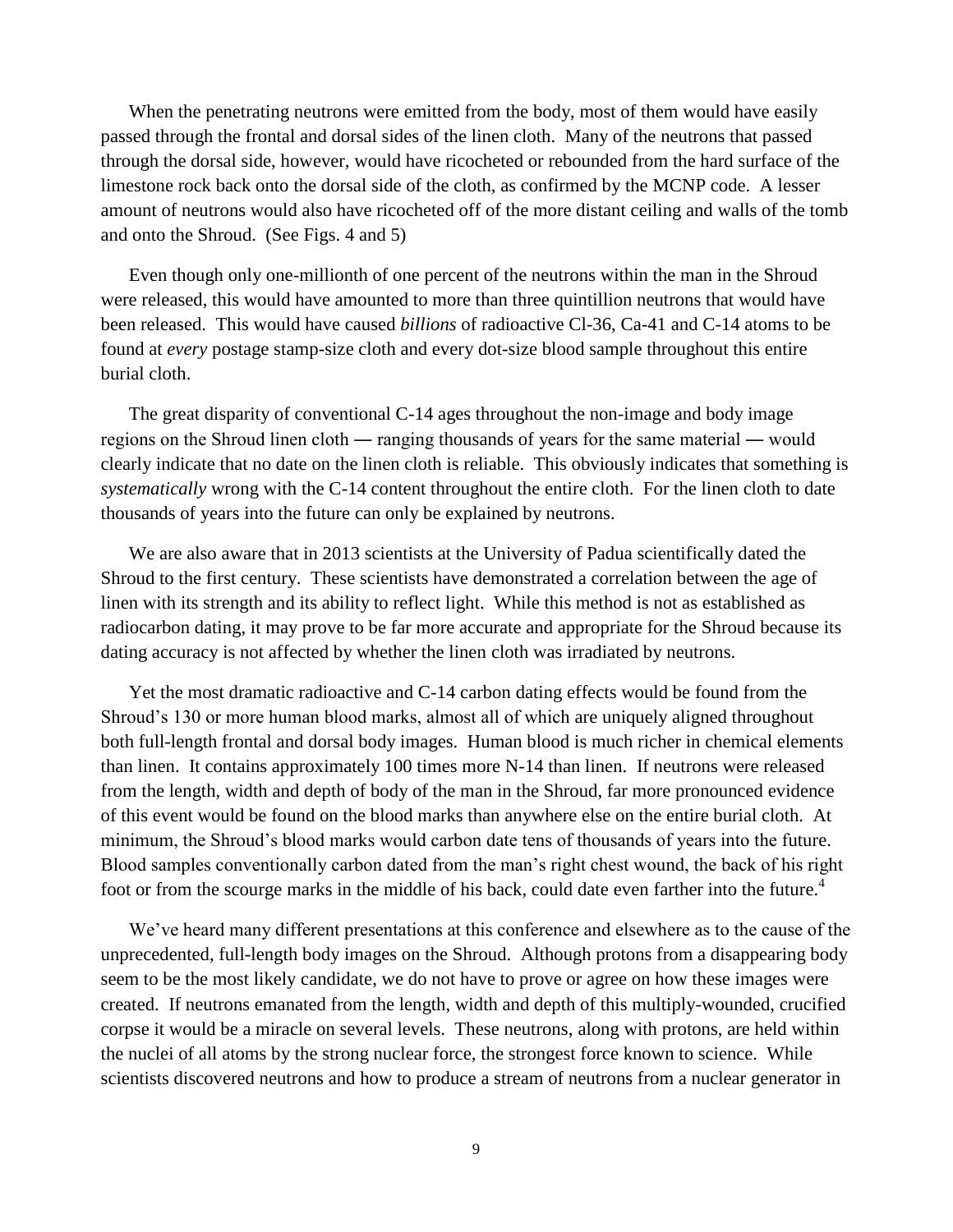the  $20<sup>th</sup>$  century, they can't even make the smallest part of a person's little finger generate neutrons ― let alone generate neutrons from the length, width and depth of an entire *dead* body.

There are thousands of items of unfakable scientific and medical evidence scattered throughout both full-length human body images and their human blood marks on the Shroud of Turin. This evidence indicates that this man suffered the same extensive, preliminary wounds to his head, face, torso, legs, feet and wrists as did Jesus. He was then crucified and died with rigor mortis setting in in the crucifixion position. He also received a post-mortem wound in his right side from which blood and watery fluid escaped. These wounds not only appear to have been inflicted by Roman executioners with Roman instruments, but this corpse appears to have been buried according to Second Temple Jewish burial customs, in the same rock shelf in which Jesus was buried. While his body was still in rigor mortis, an unprecedented radiating event occurred to this corpse (as it disappeared) that encoded both unique full-length body images and their numerous pristine blood marks on his burial shroud. All of these events appeared to have occurred in the first century. If the Shroud was first examined at the molecular and then the atomic levels, it could literally produce millions and then billions of additional, unfakable items of evidence that the passion, crucifixion, death, burial and resurrection of the historical Jesus Christ occurred exactly as these events were described in the Gospels.

I might add that the Gospels are the most attested and reliable sources in ancient history by any criteria. We have a much greater number of ancient manuscripts of the Gospels and New Testament than we do for any other contemporaneous Greek or Latin works and these surviving manuscripts were written far closer to the time of the originals than any other surviving manuscripts. The Gospels and New Testament were congruently translated into every major language of their day and were the most widely circulated documents of their time (and remain so today). They not only contain eyewitness testimony for their events, but were written within the lifetimes of many of the people who witnessed these events. Moreover, most of the authors and eyewitnesses went to their deaths over their testimony.

If the Shroud's controversial radiocarbon dating was disproven by testing the cloth at the atomic levels, not only would the evidence from the Shroud be unanimous, but the central premises of Christianity would be completely corroborated by extensive, objective and independent evidence. No historical events have ever been documented by the most attested and reliable sources of ancient history and by extensive, objective and unfakable evidence.

No other religion or philosophy, including agnosticism or atheism, has ever had *any* objective or independent evidence for their central premises. We stand at a unique moment in human history! For the first time ever, we could not only have unfakable, objective and independent evidence for the central premises of a religion, but if anyone compared this objective and independent evidence to that of any other religion or philosophy, it would yield a billion to nothing shut out. However, this unprecedented evidence for the passion, crucifixion, death, burial and resurrection of Jesus Christ provides us with far more than comparative clarity among religions or philosophies. This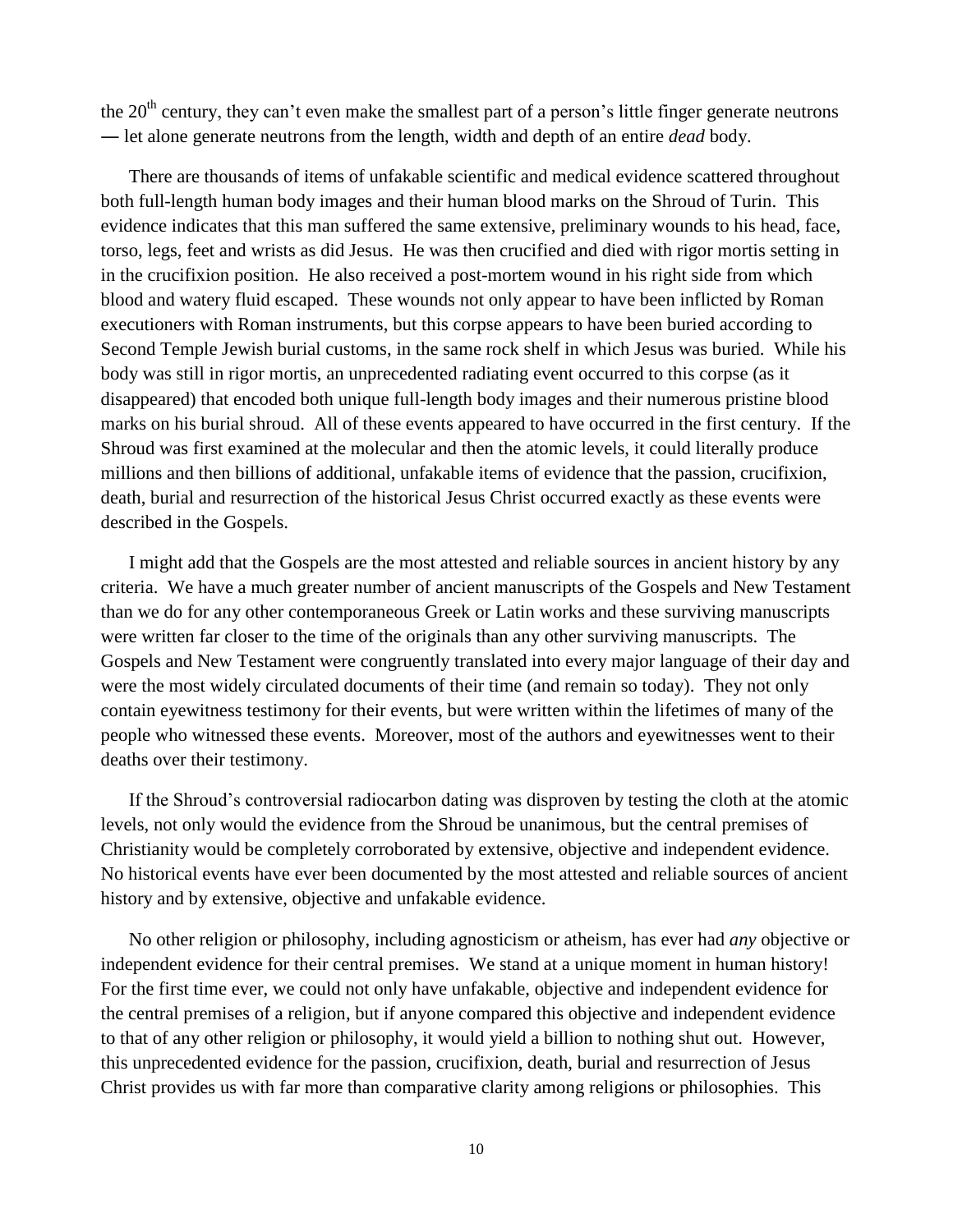unparalled scientific, medical, and historical evidence of this sequence of events to Jesus could provide humanity with its first documented path to life after death.

While we may not have 100% absolute evidence of the occurrence of this sequence of events, we would have billions of items of evidence comprising close to 95-99%. Yet, that is not even the point! The point is that we can all be 100% *absolutely* sure that every one of us is going to die. (Not even the most ardent evolutionist thinks that humanity will evolve to the point where we will naturally acquire life after death. Only God can grant us life after death.) If you find any other comparable objective and independent evidence for the most important and miraculous events in human history, then you should consider it. But until then, think of the unprecedented evidence that humanity could acquire in a relatively short period of time by testing the Shroud at the atomic and molecular levels.

One of the biggest reasons that so many religions have appeared throughout history is to attempt to answer such basic questions as what happens after we die. Is there life after death? If so, how do we acquire it? Jesus provided these answers through his own life and death. He may have even miraculously left billions of unfakable items of unprecedented scientific and medical evidence from his actual body and his blood.<sup>\*</sup> Billions of people throughout our world today could find eternal life from this overall evidence. Billions upon billions more could find eternal life in generations to come.

This evidence could have a more important worldwide effect than many people realize. Our world today is saturated with wars and conflicts in which religion is a direct cause or an underlying element. While such wars and conflicts have always existed, they have never been so widespread and potentially destructive as they are now. Rightly or wrongly, the basic reason that we have had such a variety of religions and philosophies is that none of them has ever been able to prove their central premises with objective and independent evidence. The extensive, objective and independent evidence that could be acquired from the Shroud of Turin could benefit all of humanity by eventually eliminating the underlying causes of such wars and conflicts.

If Pope Francis, the current owner of the Shroud, knew the benefits of testing the Shroud at the molecular and atomic levels, he and the world in general would consider using these techniques on the Shroud once the techniques are perfected. The world can only benefit from these minimallyinvasive and harmless tests. Market forces have advanced the development of multi-spectral imaging and molecular microscopy. Only adaptations to the imaging system's viewing mechanism would need to be made in order to examine both sides of the large Shroud.

Even if we do not find that this particular form of radiation emanated from this corpse, we could still find that another form of radiation miraculously emanated from this crucified corpse. The

l

Proton and neutron radiation not only consists of wavelengths, but *particles* comprised of neutrons and protons (and electrons). Like Jesus' blood marks, neutrons and protons from his body would literally be distributed throughout the Shroud. The protons would appear as superficial, full-length body images, while the neutrons would appear within radioactive atoms on the body images, blood marks and charred material, and other background or non-image areas of the Shroud.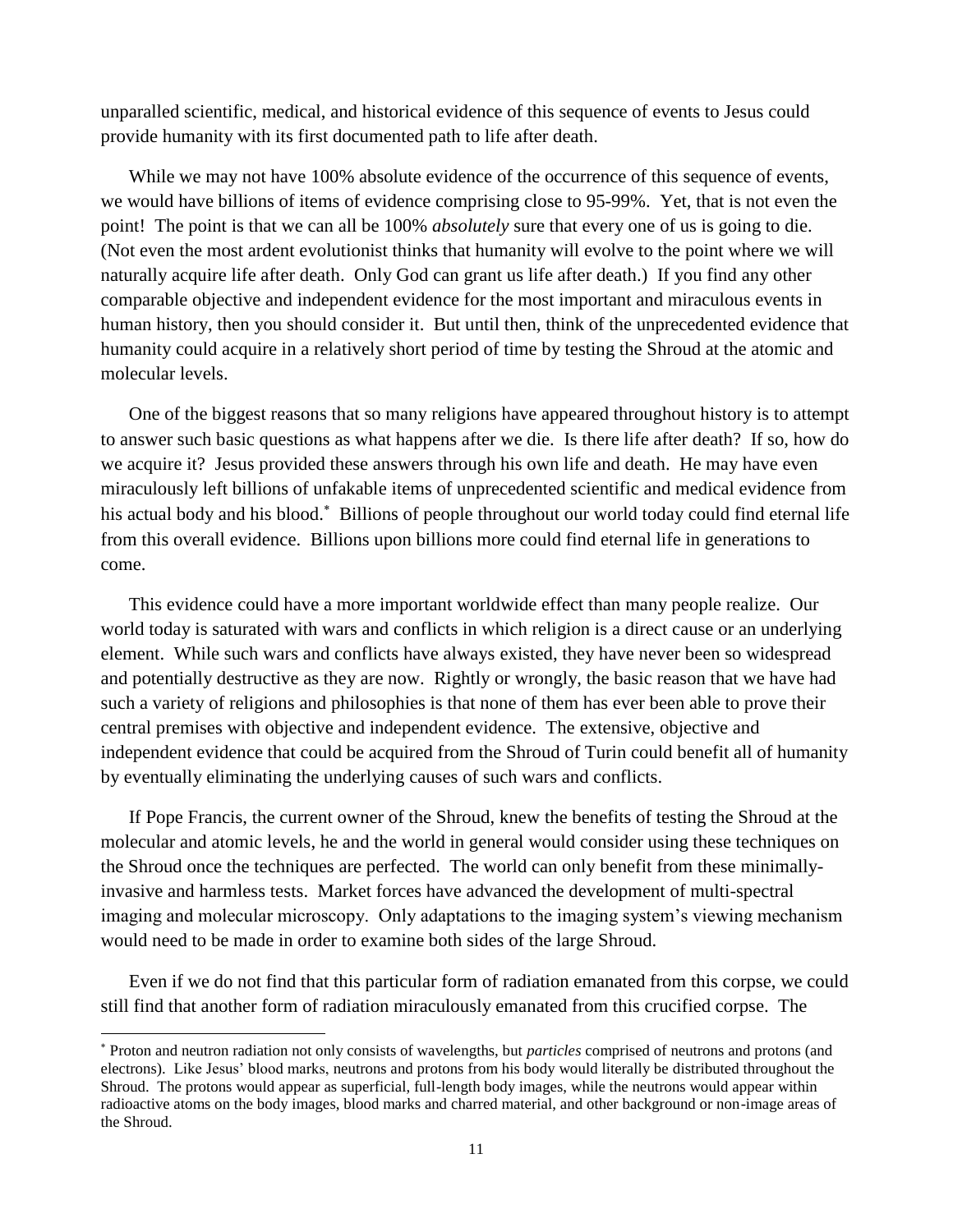testing that we advocate would still yield millions of items of evidence that would take years for scientists to collate and analyze. Think how much we learned from the only comprehensive scientific examination of the Shroud that occurred forty years ago. Think how much more people would learn about the Shroud and the critical events that happened to this man as a result of conducting more testing at the atomic and molecular levels.

Atomic testing techniques can be and needs to be perfected for softer, less substantial material such as linen and blood. Our foundation is researching these techniques and would welcome any financial assistance and scientific expertise that is offered.

The worst case scenario that can happen for the owners of the Shroud, the Vatican, is that it would be proven not to be Jesus' burial cloth. However, the vast majority of the world at large does not believe it is Jesus' burial cloth and have never even heard of it. Most people that have heard of the Shroud, believe its C-14 dating, which is the only test result among thousands that is inconsistent with the cloth's authenticity as Jesus' burial garment. They know very little about the thousands of contrary items of evidence on the Shroud, or that its C-14 dating could be easily and definitely refuted, thus making the infinite amount of unfakable evidence for the entire sequence of events that occurred to Jesus unanimous. The owners of the Shroud, its advocates, and everyone throughout the world at large have everything to gain and nothing to lose by testing the Shroud at the atomic and molecular levels.

© 2017 by Mark Antonacci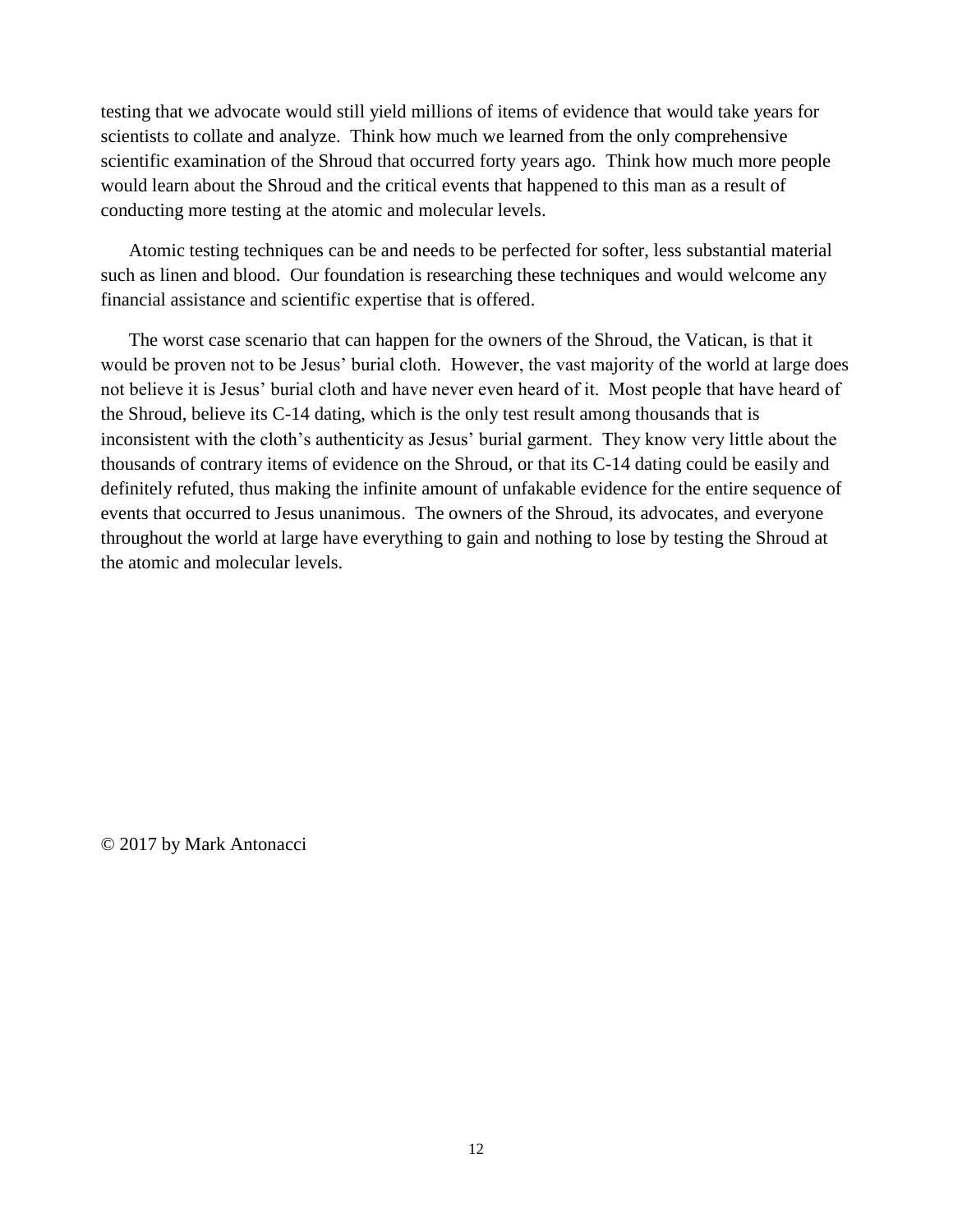## **Endnotes**

- 1. [http://www.chem.agilent.com/en-US/products-services/Instruments-Systems/Molecular-](http://www.chem.agilent.com/en-US/products-services/Instruments-Systems/Molecular-Spectroscopy/Cary-620-FTIR-Microscopes/pages/default.aspx)[Spectroscopy/Cary-620-FTIR-Microscopes/pages/default.aspx.](http://www.chem.agilent.com/en-US/products-services/Instruments-Systems/Molecular-Spectroscopy/Cary-620-FTIR-Microscopes/pages/default.aspx)
- 2. The half-lives of Cl-36 and Ca-41 are 301,000 and 102,000 years. Only about 0.46% of the Cl-36 and 1.3% of the Ca-41 created within the Shroud linen cloth and its blood marks (or other material present) during the neutron radiating event would have disappeared naturally since 30 A.D.
- 3. See Appendix A of M. Antonacci, *Test The Shroud*, (St. Louis, Forefront Publishing Company, 2015).
- 4. It should be understood that under Part Two of the Historically Consistent Hypothesis the Shroud's unique blood mark features are explained by the momentary disappearance of the blood marks, along with their reappearance as the cloth collapses on the frontal side and rises slightly on the dorsal side. Under this hypothesis, whether and how quickly the blood marks disappeared and reappeared, would affect the questions whether they received any neutrons from the disappearing, radiating body and the amount of neutrons they received. Because the blood marks are so much smaller than the much longer, wider, thicker, and more complicated body, perhaps they could have both disappeared and reappeared slightly quicker than the body, and thus, acquired some neutron radiation before they disappeared and/or after they reappeared.

Since scientific experiments and human history indicate the Shroud's blood marks could not be encoded naturally or artistically, and since they still have a unique reddish color after all these centuries, I suspect they did receive some neutron radiation. Cl-36 to Cl-35, Ca-41 to Ca-40 and C-14 to C-12 ratios from strategically selected blood samples from the body images compared to other Shroud cloth, charred materials, limestone or non-body image blood marks, along with MCNP Analysis, should reveal whether the blood marks received any neutrons, or received a partial amount, or the complete amount of neutron radiation that emanated from the body at each location. These ratios would be significant whether the blood marks disappeared and reappeared simultaneously with the body (or ever did so). If these blood marks disappeared *precisely* simultaneously with the body and reappeared immediately after the radiation ceased (and the neutrons stopped ricocheting), then the blood marks would radiocarbon date to their actual age, which is most likely the first century. Alternatively, if the pristine blood marks were encoded on the Shroud without disappearing or reappearing, then they would have received the complete amount of neutrons that irradiated every part of the cloth under this hypothesis. (Only the cloth was carbon dated in 1988.)

Like the body, these blood marks may have also given off neutrons and protons as they disappeared and may have left evidence of either form of neutron or proton radiation on the Shroud. The evidence for protons would only exist if the blood mark(s) from which they derived had fallen off or never became encoded on the cloth. The evidence that neutrons irradiated from the blood marks could be indicated by elevated amounts of radioactive atoms on the linen underlying the blood marks on both sides of the Shroud.